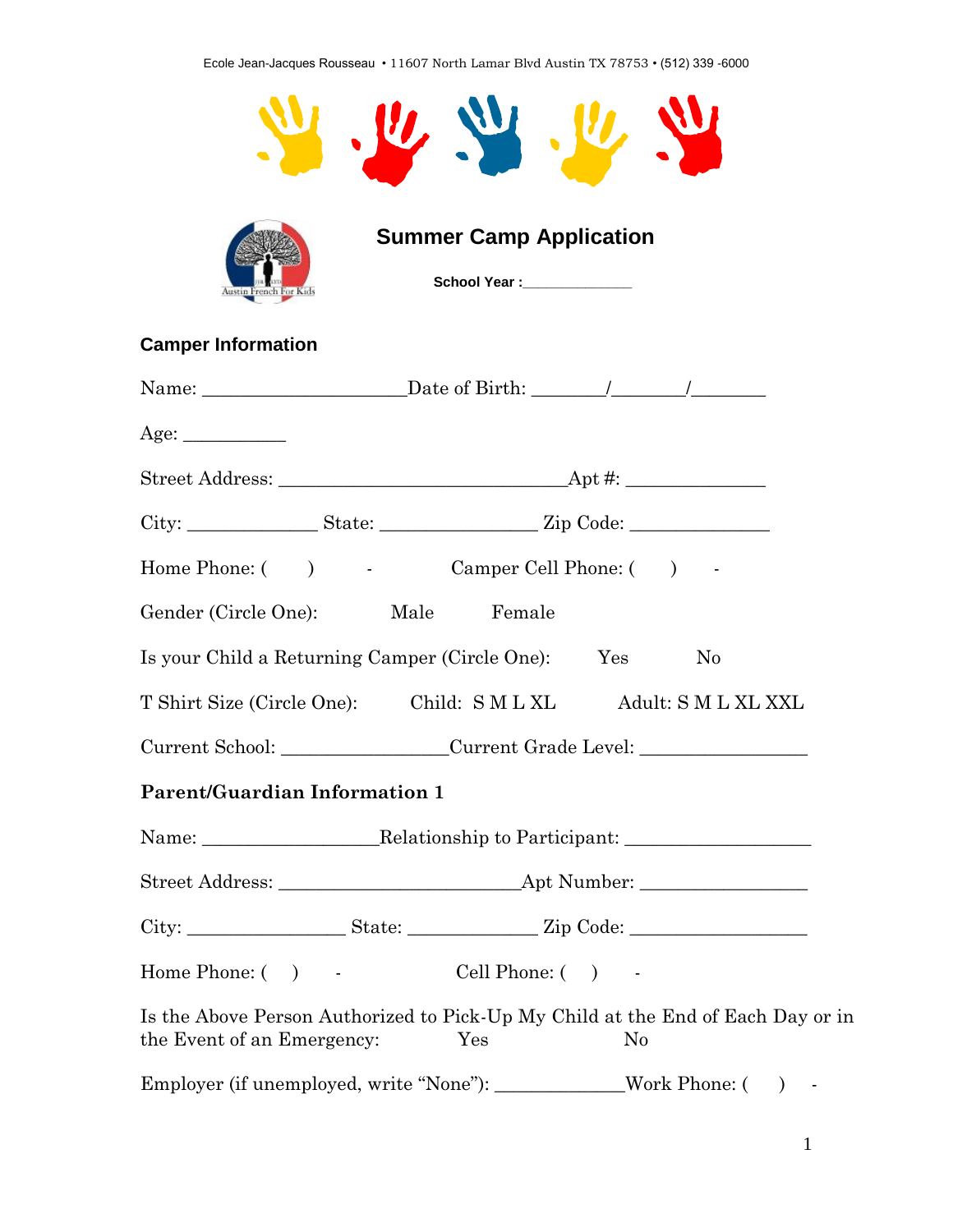

## **Parent/Guardian 2**

| Home Phone: $( )$ $\qquad$ Cell Phone: $( )$ $\qquad$                                                                 |  |  |  |  |  |  |
|-----------------------------------------------------------------------------------------------------------------------|--|--|--|--|--|--|
| Is the Above Person Authorized to Pick-Up My Child at the End of Each Day or in<br>the Event of an Emergency: Yes No  |  |  |  |  |  |  |
| Employer (if unemployed, write "None"): _________________Work Phone: () -                                             |  |  |  |  |  |  |
| How did you learn about us?                                                                                           |  |  |  |  |  |  |
| Online Search $\square$ Newspaper $\square$ Referral $\square$<br>If referral, please specify who referred you to us? |  |  |  |  |  |  |

If you have referred a family to our summer camp this year, please provide the name of the new camper (s) (You are eligible for 10% discount per family referral):

\_\_\_\_\_\_\_\_\_\_\_\_\_\_\_\_\_\_\_\_\_\_\_\_\_\_\_\_\_\_\_\_\_\_\_\_\_\_\_\_\_\_\_\_\_\_\_\_\_\_\_\_\_\_\_\_\_\_\_\_\_\_\_\_\_\_\_\_\_\_\_\_\_\_\_\_

If online search, please specify the search tool/website: \_\_\_\_\_\_\_\_\_\_\_\_\_\_\_\_\_\_\_\_\_\_

If newspaper/magazines, please specify which one\_\_\_\_\_\_\_\_\_\_\_\_\_\_\_\_\_\_\_\_\_\_\_\_\_\_\_\_\_\_\_\_

I would like to enroll my child on the following weeks and in the following Program (minimum of two weeks enrollment required). Please note that depending on the school year, the **number of weeks of June camp may vary from 2 to 4 weeks of camp**. Please check on the number of weeks of camp offered for the current school year by emailing us at enrollment@austinfrenchschool.org or enrollment@austinfrenchforkids.org

| Week 1 $\ldots$ $\ldots$ $\Box$ | Week $3 \ldots \ldots \ldots \square$ |  |
|---------------------------------|---------------------------------------|--|
| Week 2 $\ldots$ $\ldots$ $\Box$ | Week 4 $\ldots$ $\Box$                |  |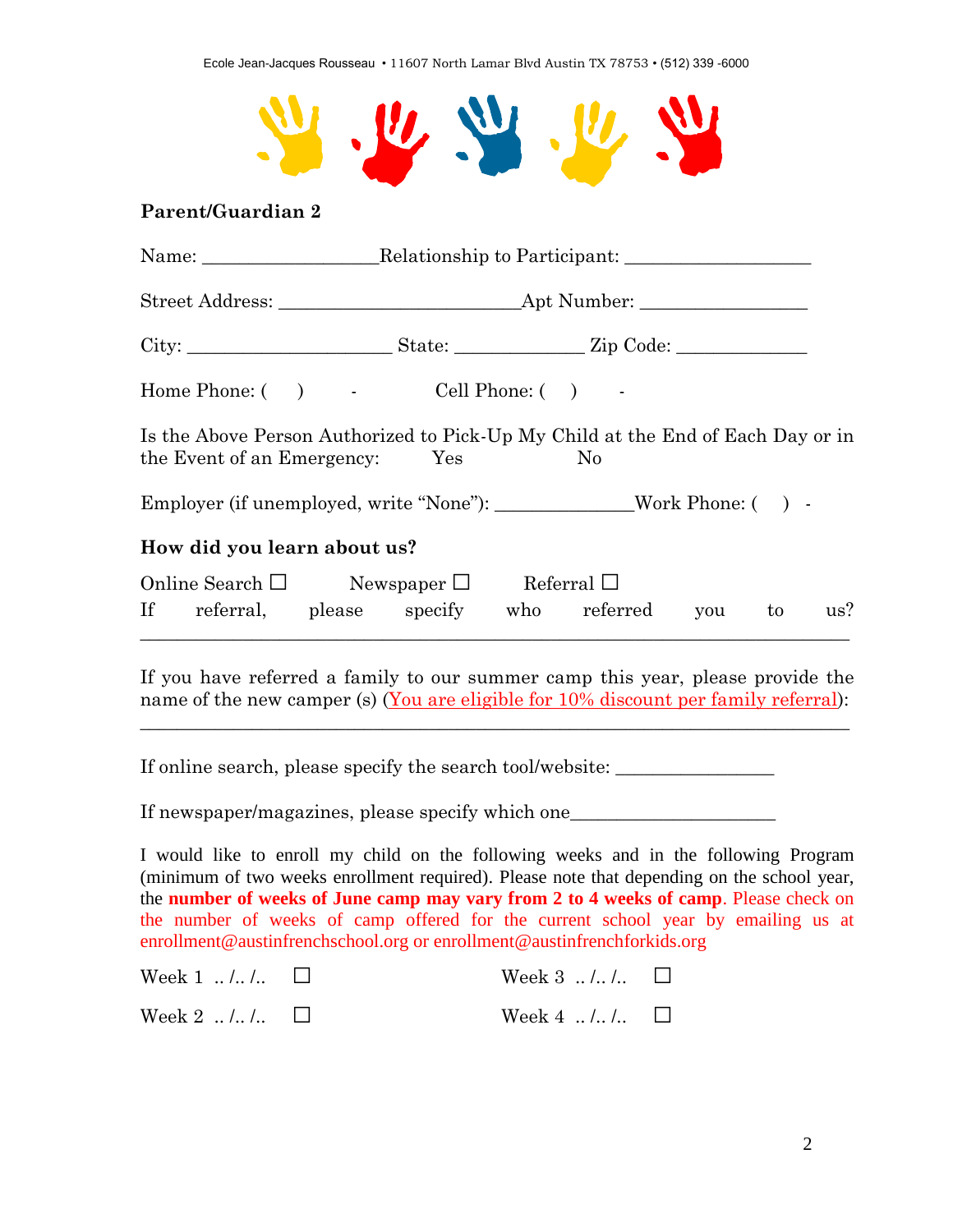

**Our JJR students will leave for France in July for an overseas/overnight summer camps. Non-JJR students may be eligible. If you are applying for July summer camps, please contact directly the school for spots and camp availability, via email at** enrollment@austinfrenchforkids.org**, subject line: July Summer Camp**

### **Emergency Contact Information**

The first attempt will be made to contact the camper's parents/guardians. Emergency Contacts listed below must be able to pick your child up in the event of an emergency.

Emergency Contact 1

Name: Relationship to Participant:

Home Phone: ( ) - Cell Phone: ( ) - Work Phone: ( ) –

Is the Above Person Authorized to Pick-Up My Child at the End of Each Day or in the Event of an Emergency: Yes No

Emergency Contact 2

Name: Relationship to Participant:

Home Phone: ( ) - Cell Phone: ( ) - Work Phone: ( ) -

Is the Above Person Authorized to Pick-Up My Child at the End of Each Day or in the Event of an Emergency: Yes No

Additional Authorized Pick-up

 $1.$ 

(Name) (Contact #) (Relationship)

2.\_\_\_\_\_\_\_\_\_\_\_\_\_\_\_\_\_\_\_\_\_\_\_\_\_\_\_\_\_\_\_\_\_\_\_\_\_\_\_\_\_\_\_\_\_\_\_\_\_\_\_\_\_\_\_\_\_\_\_\_\_\_\_\_\_\_\_\_\_\_\_\_

(Name) (Contact #) (Relationship)

All campers must be picked up by the person (s) authorized by the registering parent/guardian.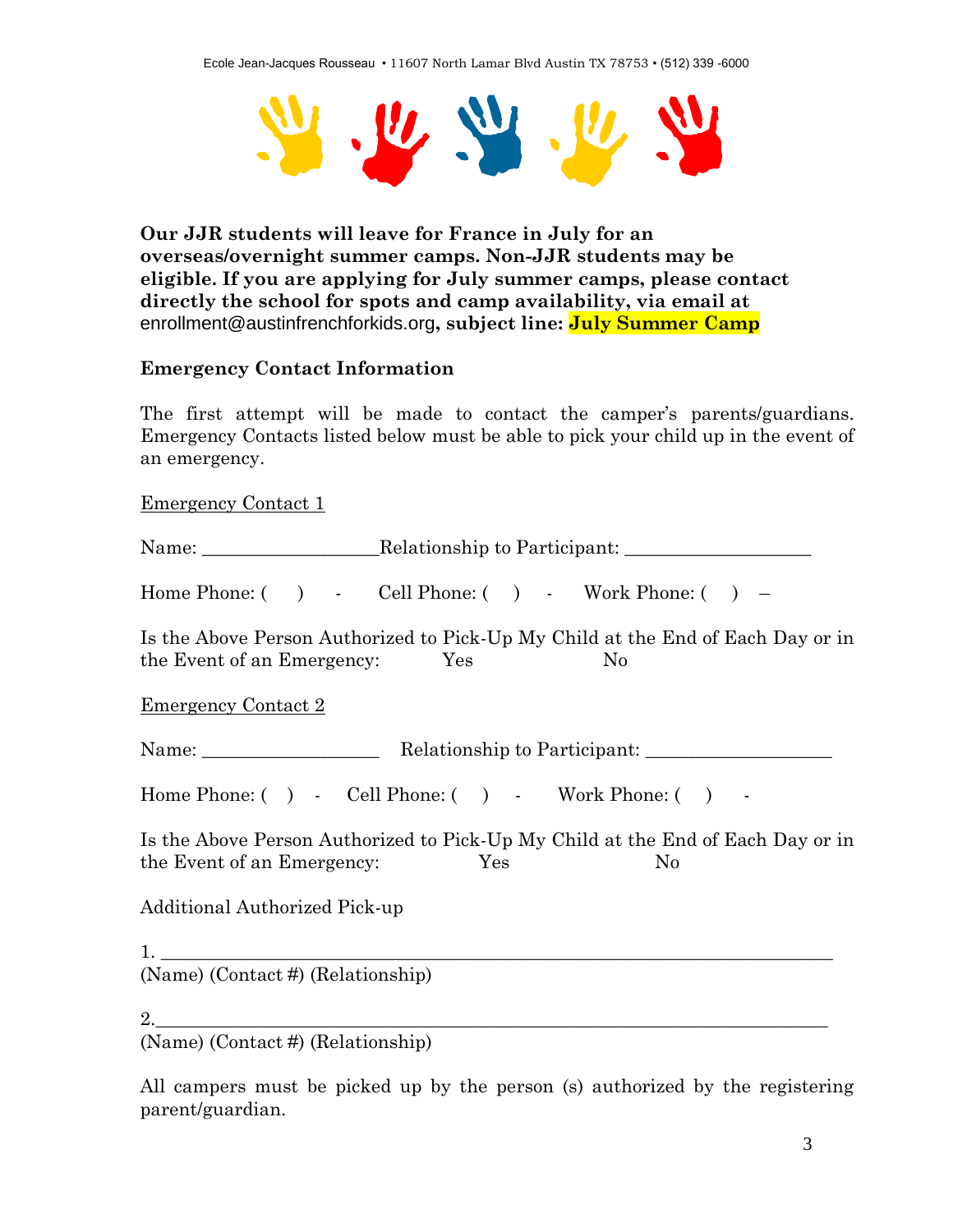

### **Tuition is per student/per week**:

- Please check the weekly rate for our current year summer camp on our website at www.austinfrenchschool.org.
- Early Bird enrollment **before March 1st** offers a discounted rate per week.
- Please note that there is an additional fee for after camp care: \$50/week or \$10/day

Refunds: If a session is cancelled due to low enrollment, a full refund will be issued. If a class is not canceled and refund is requested, a reimbursement will be made **on and before April 1st. No Refund will be given after April 1st.** If camper is enrolled for camp after April 1st, no refund will be given in case of voluntary cancellation. No refund will be given once camp starts for any of the weeks of summer camps, **unless** camp is cancelled by the program due to low enrollment.

## **No Refund will be given after April 1st.**

Camp attire: Comfortable attire is required such as tee-shirts, shorts and tennis shoes.

Lunch: All campers must bring a cold lunch and snacks that do not require heating and a beverage. Please provide your child with a bottle of water with their name on it.

### **Terms and Conditions of Enrollment**

- 1. A minimum of **two weeks** are required for enrollment, consecutive or not. We strongly recommend consecutive enrollment for our summer camps.
- 2. Full Payments of **two weeks** must be made at the time of enrollment for camp. All remaining weekly camp payments are due by the first day of Camp.

\_\_\_\_\_\_\_\_\_\_\_\_\_\_\_\_\_\_\_\_\_\_\_\_\_\_\_\_\_\_\_\_\_\_\_\_\_\_\_\_\_\_\_\_\_\_\_\_ \_\_\_\_\_\_\_\_\_\_\_\_\_ \_\_\_\_\_\_

Parent/Guardian Date Date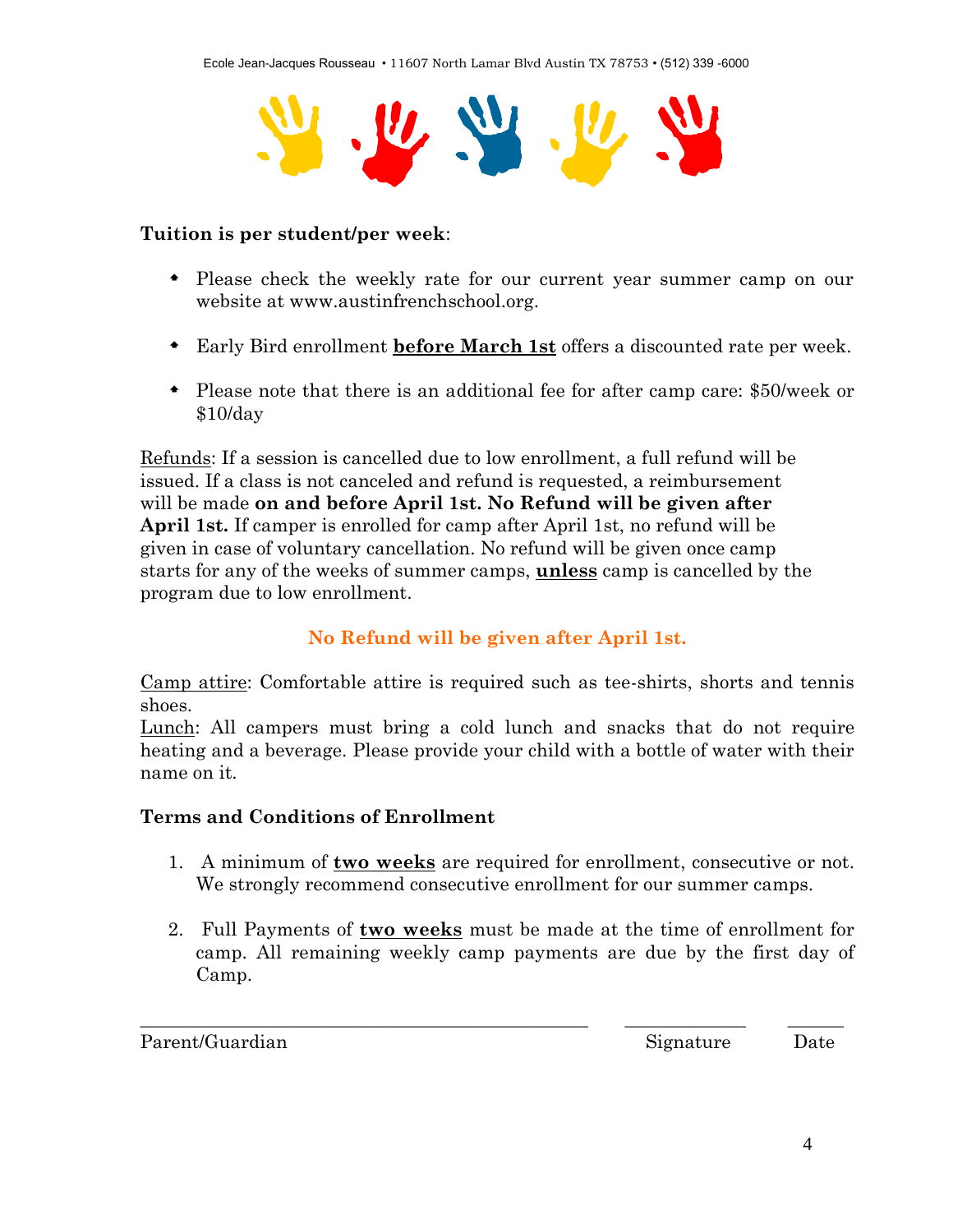

- *3.* No child will be permitted to attend camp without deposit and/or the minimum of two weeks payments. Checks should be made out to *Ecole Jean-Jacques Rousseau.*
- 4. No child will be properly enrolled in our summer camp without the following paperwork completed and up to date by April 1st.
- 5. The medical form and copies of their immunization record and insurance card are due by Day 1 of camp.
- 6. No refund will be granted if the camper leaves camp on his/her own account or is removed from camp due to an inability to adjust or is unable to function adequately or to comply with the camp rules. There is no reduction or refund based on missed days due to absence, illness or to early withdrawal.
- 7. I am aware that my child must follow the rules and regulations of the summer camp program and may be terminated from *Ecole Jean-Jacques Rousseau* summer camp if he or she does not comply.
- 8. I hereby consent to the taking of photographs, movies, Internet use, and videotapes, of my child by Ecole Jean-Jacques Rousseau or its designated representatives. I also grant the right to edit, use, and re-use said products for any and all educational, public service, or not for profit purposes by *Ecole Jean-Jacques Rousseau* and release any and all rights, title, and interest we or the child may have in said products. Photocopies and facsimiles of this Release and consent shall have the same legal effect as the original.

□ Grant Permission □ Do NOT Grant Permission

7. *Ecole Jean-Jacques Rousseau* reserves the right to cancel a program for insufficient number of students.

7. *Ecole Jean-Jacques Rousseau* is not responsible for any personal items that are lost stolen or damaged while attending camp.

\_\_\_\_\_\_\_\_\_\_\_\_\_\_\_\_\_\_\_\_\_\_\_\_\_\_\_\_\_\_\_\_\_\_\_\_\_\_\_\_\_\_\_\_\_\_\_\_ \_\_\_\_\_\_\_\_\_\_\_\_\_ \_\_\_\_\_\_

Parent/Guardian Date Date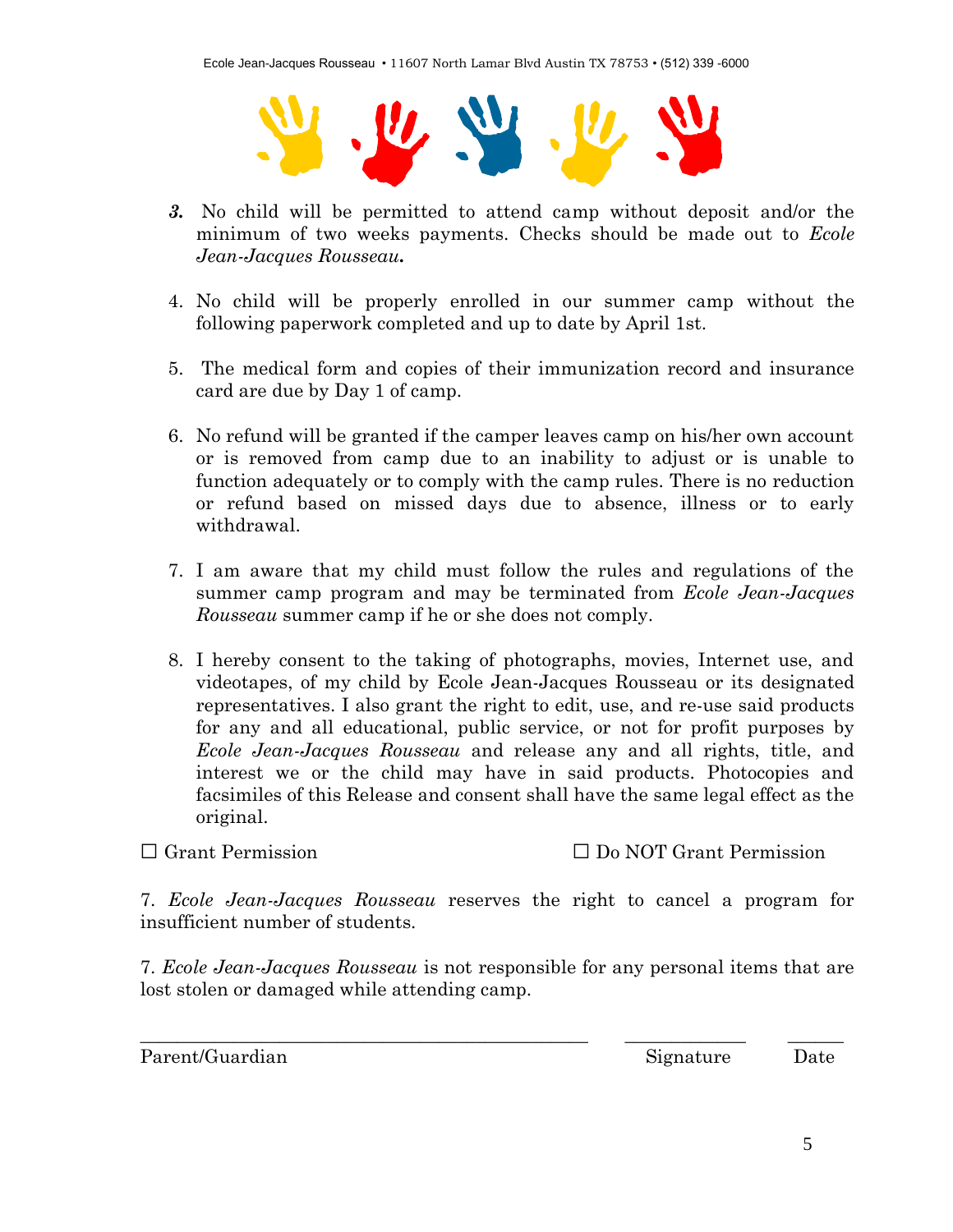Ecole Jean-Jacques Rousseau • 11607 North Lamar Blvd Austin TX 78753 • (512) 339 -6000



8. I consent that in an emergency Ecole Jean-Jacques Rousseau, its representatives and staff may obtain medical treatment if necessary. I understand that if medical treatment is deemed necessary I will be informed as soon as possible.

9. I reviewed the application and all the information provided is accurate and true. I agree to the terms and conditions.

Parent/Guardian Date Date

Please return all forms along with full two weeks payment (cash or check only) to:

\_\_\_\_\_\_\_\_\_\_\_\_\_\_\_\_\_\_\_\_\_\_\_\_\_\_\_\_\_\_\_\_\_\_\_\_\_\_\_\_\_\_\_\_\_\_\_\_ \_\_\_\_\_\_\_\_\_\_\_\_\_ \_\_\_\_\_\_

Ecole Jean-Jacques Rousseau 11607 North Lamar Blvd Austin TX 78753

# **HEALTH INFORMATION FORM**

List any specific medical conditions or behavioral problems?

| Does your child have any other allergies (food, hay fever, etc)? $\Box$ Yes | $\Box$ No |
|-----------------------------------------------------------------------------|-----------|
| If so, please list:                                                         |           |

Are there any activities in which your child may not participate?  $\Box$  Yes  $\Box$  No If so, please list:

Are there conditions or specific needs that require special attention?  $\Box$  Yes  $\Box$  No If so, please list:

Will your child be taking medication during camp hours? If yes, please list below.

Please pack all medication in a sealed container, clearly labeled with your child's name, age, medication, dosage and time and deliver to your child's teacher for the week.

Medication: Time:

Medication: Time: